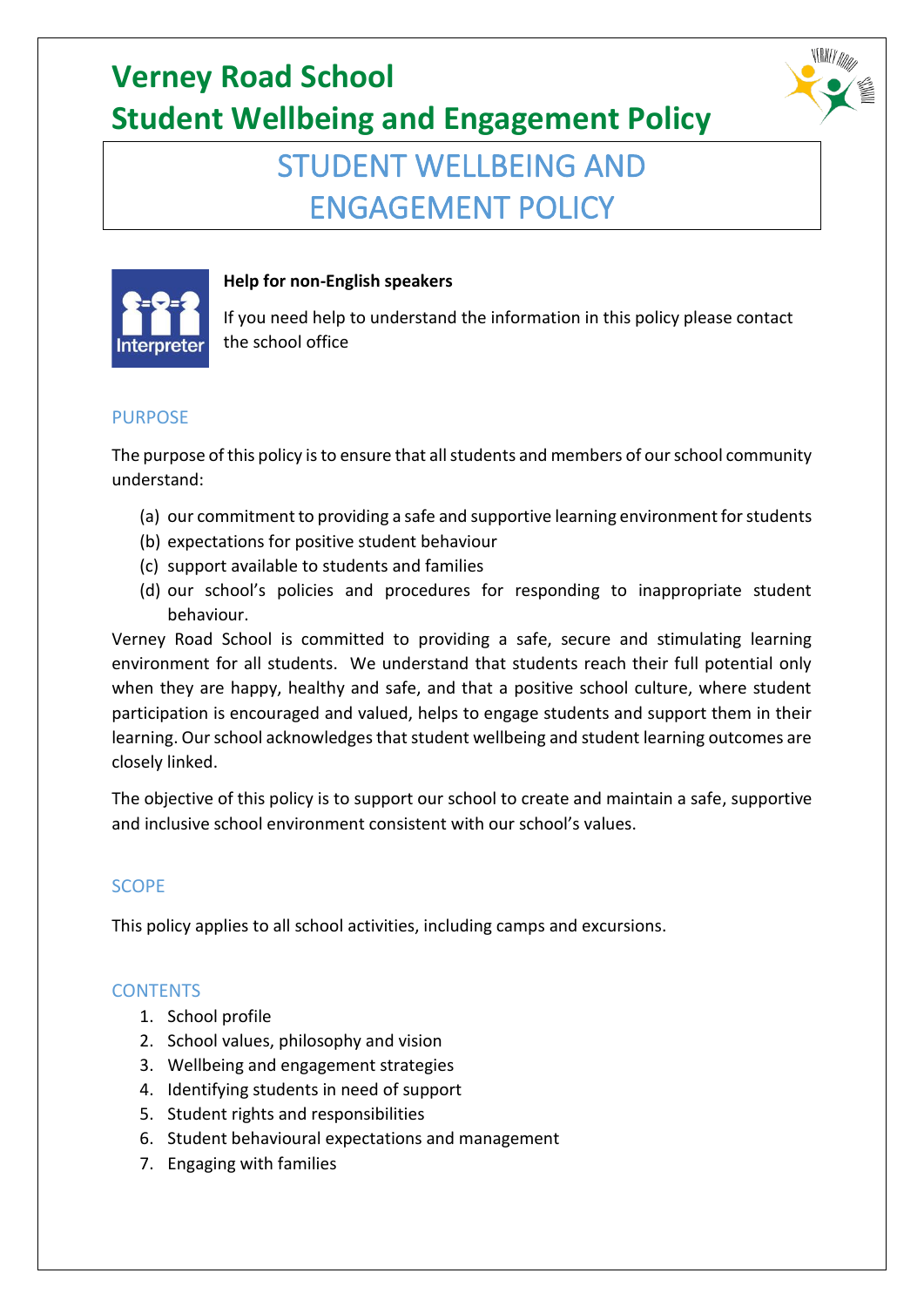

8. Evaluation

#### **POLICY**

#### **1. School profile**

Verney Road School was purpose built in 1999 for 74 students. As the school has grown, so has the pressure of the building infrastructure. At the start of 2021, two portable classrooms were added to meet the growing population. The school is landlocked by a housing estate on the north and a primary school on the west. Play space for the students is at a premium and play times are alternated to accommodate each Unit. The majority of students travel to school by contract buses, a small cohort travel independently on mainstream buses and approximately seventy students travel daily with parents /carers by car. Play, car and bus parking space is at a premium.

Verney Road School has a culture of four key expectations and these are embedded through our strong School Wide Positive Behaviour Program:

*Be Safe ~ we are committed to the promotion of behaviours and creating environments that ensure the wellbeing of every member of the school community.*

*Be Respectful ~ we are committed to accepting each other as we are and valuing our strengths and differences.*

*Be Responsible ~ we are committed to supporting each other, for being accountable for our actions and encouraging all to achieve independence.*

*Be a Learner ~ we are committed to all members of our school community having a go at diverse learning opportunities and by reflecting on our mistakes and not giving up, we build success.*

*Our school is culturally diverse with 25% of families having a language background other than English (LOTE), with the largest LOTE groups being Chinese (Mandarin), Vietnamese and Hindi. The school also has strong representation from the Koorie community. We are proud of our diversity and inclusive school community.*

A broad, but defining, aim is to support our students to be as independent and likeable as possible

#### **2. School values, philosophy and vision**

*Verney Road School in partnership with parents, carers and the community provides an opportunity for all children to have a meaningful and worthwhile education. We aim to maximise student talents and abilities while promoting respect and self-esteem. We prepare each individual for a purposeful pathway into adulthood. We are a ' Dual Mode Specialist School' for students with a mild to profound intellectual disability in Shepparton, Victoria and services the local area including Nathalia, Murchison, Euroa and Numurkah. Many students have multiple diagnoses of disability which may include Autism Spectrum Disorder (ASD), Down Syndrome or Attention Deficit Hyperactivity Disorder (ADHD) and associated*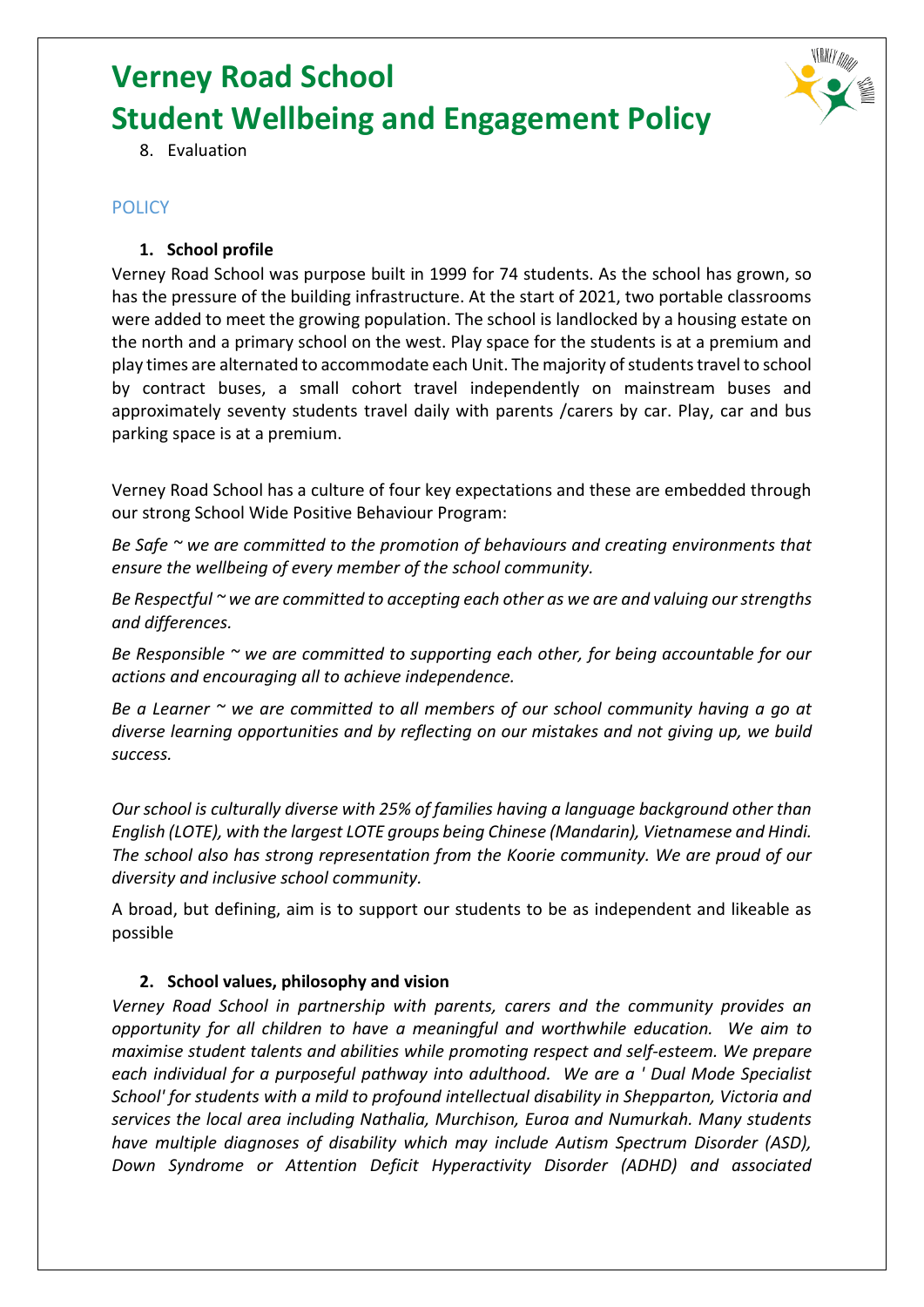

*impairments such as sensory and physical impairments. Students' ages range from three to eighteen years of age. The school has an Early Education Unit and four school aged sections, Early, Early and Later Middles and Senior Years. Each of these units is led by a Leading Teacher*

#### **3. Wellbeing and engagement strategies**

Verney Rd. School is a 'Positive Behaviour Support School' We acknowledge that some students may need extra social, emotional or wellbeing support at school, and that the needs of students will change over time dependent on background, personal events and disabilities. School-Wide Positive Behaviour Support (SWPBS) is a whole school framework that promotes improved and positive behaviours. PBS uses evidence and data, demonstrating the most effective ways to prevent and respond to problem behaviours at school.

A summary of the universal (whole of school), targeted (year group specific) and individual engagement strategies used by our school is included below:

Universal school strategies to promote positive behaviour and inclusion.

• High and consistent expectations of all staff, students and parents and carers using four key expectations (see Our Values – above).

- Individual Education Plans and Behaviour Support Plans for every student.
- Student Support Group meetings, with parents/carers twice yearly, setting out SMART Goals and involving every student deemed capable.
- Those students deemed capable have a clear understanding of their learning goals. A whole school matrix of expectations of behaviours across the four expectations.
- Consistent use of common language. For example "Is that a red or a green choice?"
- Home matrix to support home behaviours.
- A whole school learning sequence that scopes the teaching of the Matrix over the year.
- Individual lesson plans, explicitly taught weekly across the whole school.
- Prioritise positive relationships between staff and students, recognising the fundamental role this plays in building and sustaining student wellbeing.
- Provision of reward based feedback and prompting to support positive behaviour.
- Creating routines and systems to ensure predictability to every learner's day.

• Using Augmentative and Alternative Communication systems to ensure an inclusive learning and communication environment for every student.

• Welcoming all parents/carers and ensuring high levels of communication occur for every family. ( Seesaw, communication book, phone, Facebook)

• Analysing and being responsive to a range of school data such as attendance, Attitudes to School Survey, parent survey data, student behaviour data and school level assessment data.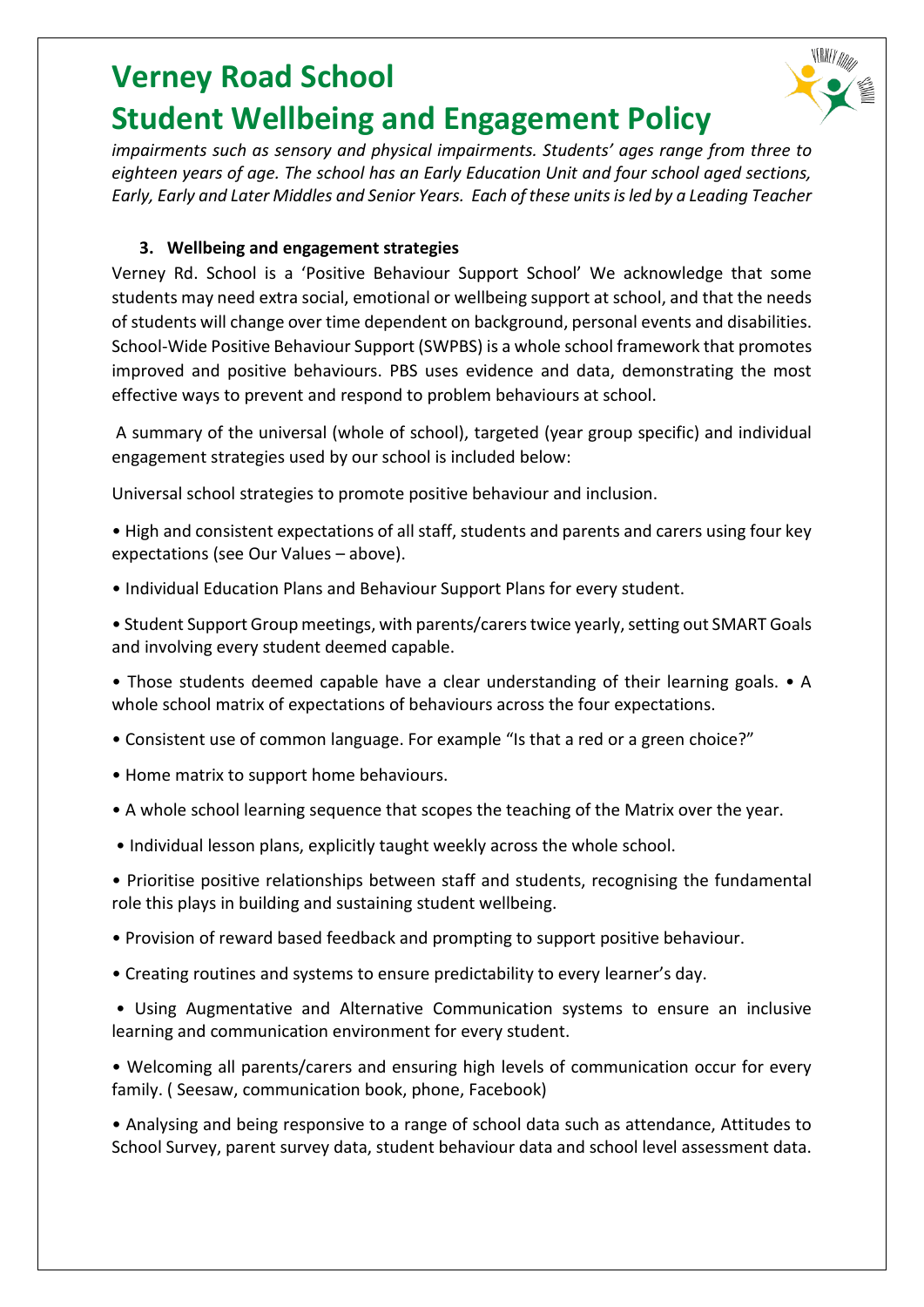

• Delivery of a broad curriculum including Victorian Curriculum, VET programs, VCE and VCAL and adapting to suit the needs and abilities of every learner.

• SoSafe!, social safety curriculum is taught across the whole school as a protective factor for vulnerable students with disability.

• Teachers at VRS use instructional frameworks to ensure an explicit, common and shared model of instruction of evidenced-based, high impact teaching practices are incorporated into all lessons

- *all students are welcome to self-refer to the Wellbeing Staff, School Nurse, Unit Leaders, Assistant Principal and Principal if they would like to discuss a particular issue or feel as though they may need support of any kind. We are proud to have an 'open door' policy where students and staff are partners in learning*
- *we engage in school wide positive behaviour support with our staff and students, which includes programs such as:*
	- o *Respectful Relationships*
	- o *Safe Schools*
- *measures are in place to empower our school community to identify, report and address inappropriate and harmful behaviours such as racism, homophobia and other forms of discrimination or harassment.*
- Teachers at VRS adopt a broad range of teaching and assessment approaches to effectively respond to the diverse learning styles, strengths and needs of our students and follow the standards set by AITSL.
- Carefully planned transition programs to support students moving into different stages of their schooling at VRS. (Early Years, Middle Years, Senior Years.)
- Positive behaviour and student achievement is acknowledged in all learning settings, in school assemblies and in communication to parents.
- Students have the opportunity to contribute to and provide feedback on decisions about school operations through the Student Leadership and other forums including Home Group meetings and Peer Support Groups. Students are also encouraged to speak with their teachers, Assistant Principal and Principal whenever they have any questions or concerns.
- Creating multiple opportunities for cross—age connections, peer support of younger students, Seniors project based mentoring in Early Year's classes

#### *Targeted*

- Daily breakfast program
- Each Unit alternates play breaks to limit numbers and supervised play activities for the lunchtime break.
- Each Unit is led by a non-teaching leader who is responsible for the learning and wellbeing across that Unit. ( EY, EMY, LMY, SY) They monitor the health and wellbeing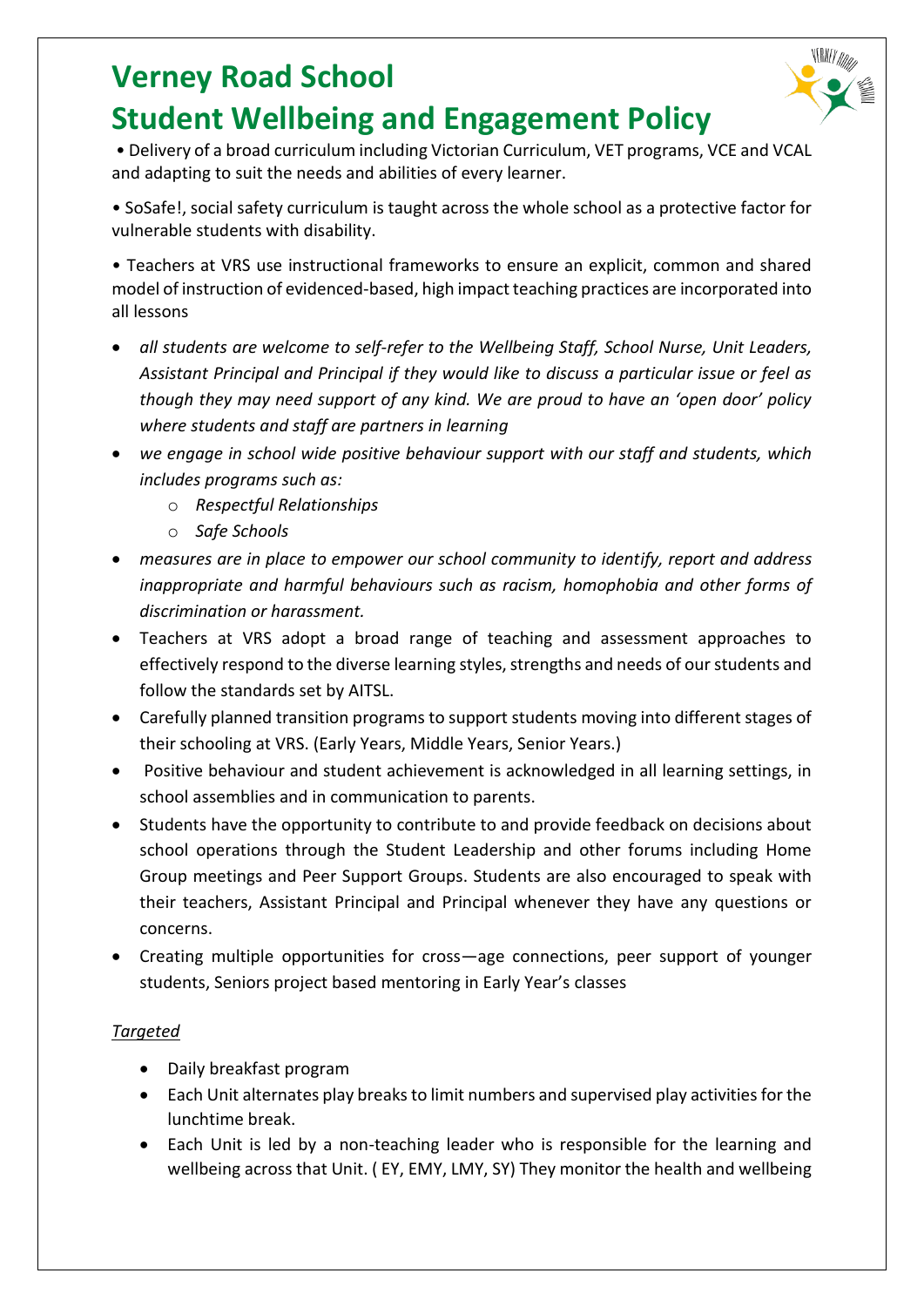

- programs developed by allied health team to support students' individual needs
- All students from Year 10 and above will develop a Career Action Plan, with targeted goals and support to plan for their future • Connect all Koorie students with a Koorie Engagement Support Officer
- • All students in Out of Home Care will be appointed a Learning Mentor, have an Individual Learning Plan and will be referred for an Educational Needs Assessment
- VRS assists students to plan and implement their work experience, supported by their Career Action Plan, across the 3 senior years.
- Staff will apply a trauma-informed approach to working with students who have experienced trauma.
- Restorative practice frameworks between students.
- Monitor student attendance and implement attendance improvement strategies at a cohort and individual level.

#### *Individual*

Verney Road School implements a range of strategies that support and promote individual engagement. These can include:

- Safety plans are in place for individual students to mitigate risk.
- Support for children with trauma with programs such as 'Horses for Hope.'
- Referrals to Wellbeing Team and Student Support Services
- Referrals to external providers such as Ozchild, Headspace, CAMHS, CASA, Navigator, Lookout, Counselling services Australian Childhood Foundation.
- Access to VRS Paediatric Clinic
- Home visits to complete SSG's, support attendance, support student transport. •
- In depth Behaviour Support Planning
- Wellbeing team meets weekly with SSS to provide wellbeing supports for individual students in need.
- Timetables are adapted to promote engagement and motivation support to support school attendance
- Wellbeing staff providing basic needs to students and families such as clothing, shoes, food.
- Return to School meetings for students and carers ensuring everyone has a voice and making plans for improving problem behaviours post suspension.
- Care Team meetings to support all vulnerable students in the care of DHHS, OoHC, Child Protection.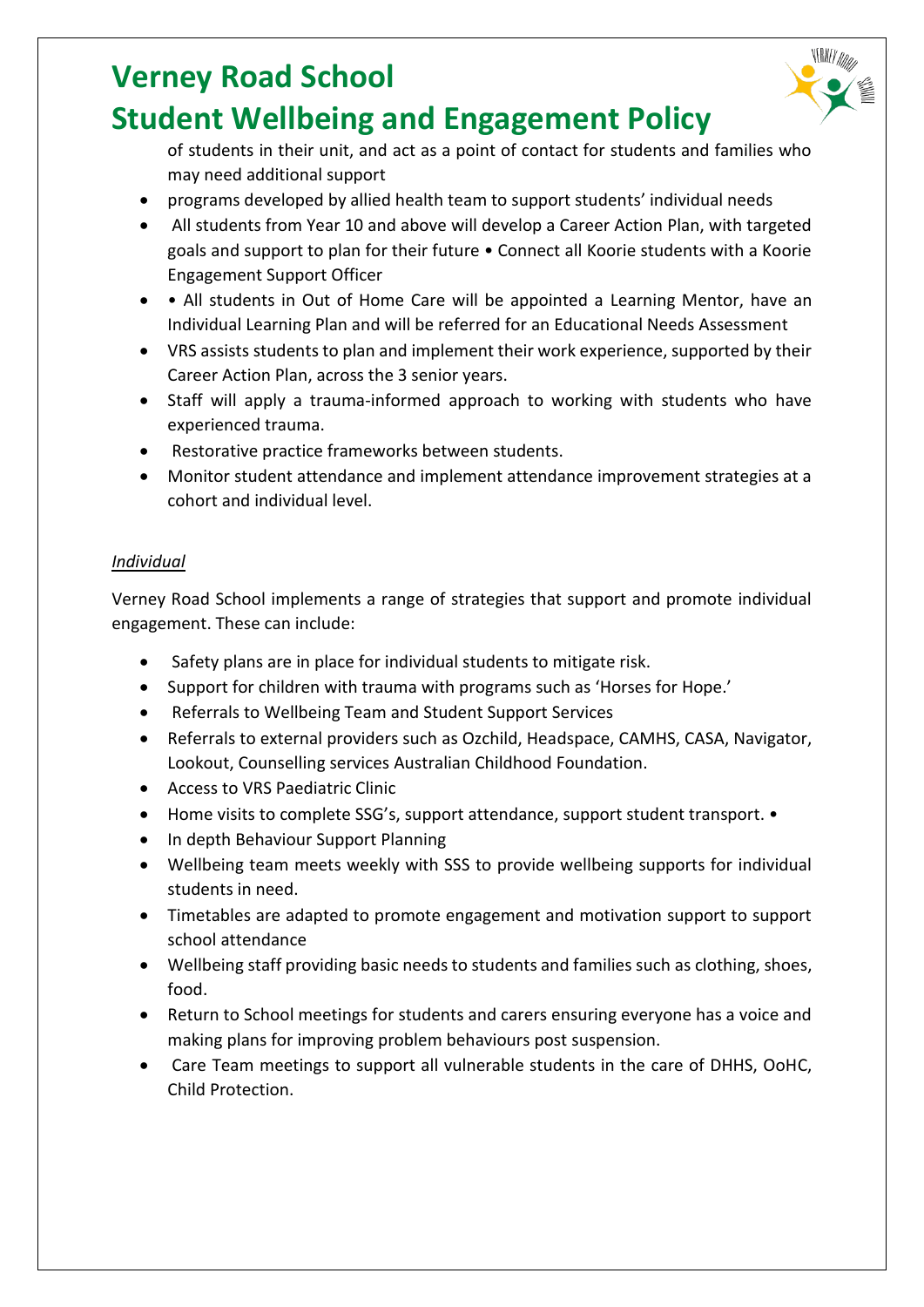#### **4. Identifying students in need of support**

VRS is committed to providing the necessary support to ensure our students are supported intellectually, emotionally and socially. All staff play a significant role in developing and implementing strategies help identify students in need of support and enhance student wellbeing. VRS will utilise the following information and tools to identify students in need of emotional, social or educational support:

- Personal, health and learning information gathered upon enrolment and while the student is enrolled
- Medical records
- Paediatric, Speech, OT, Physio reports
- Epilepsy, Asthma, Diabetes Plans
- Behaviour Support Planning
- Attendance records
- Assessment results
- Observations by school staff such as changes in engagement, behaviour, selfcare, social connectedness and motivation

#### **5. Student rights and responsibilities**

All members of our school community have a right to experience a safe and supportive school environment. We expect that all students, staff, parents and carers treat each other with respect and dignity. Our school's Statement of Values highlights the rights and responsibilities of members of our community.

Students have the right to:

- participate fully in their education
- feel safe, secure and happy at school
- learn in an environment free from bullying, harassment, violence, racism, discrimination or intimidation
- express their ideas, feelings and concerns.

Students have the responsibility to:

- participate fully in their educational program
- display positive behaviours that demonstrate respect for themselves, their peers, their teachers and members of the school community
- respect the right of others to learn.

Students who may have a complaint or concern about something that has happened at school are encouraged to speak to their parents or carers and approach a trusted teacher or a member of the school leadership team. Further information about raising a complaint or concern is available in our Complaints Policy.

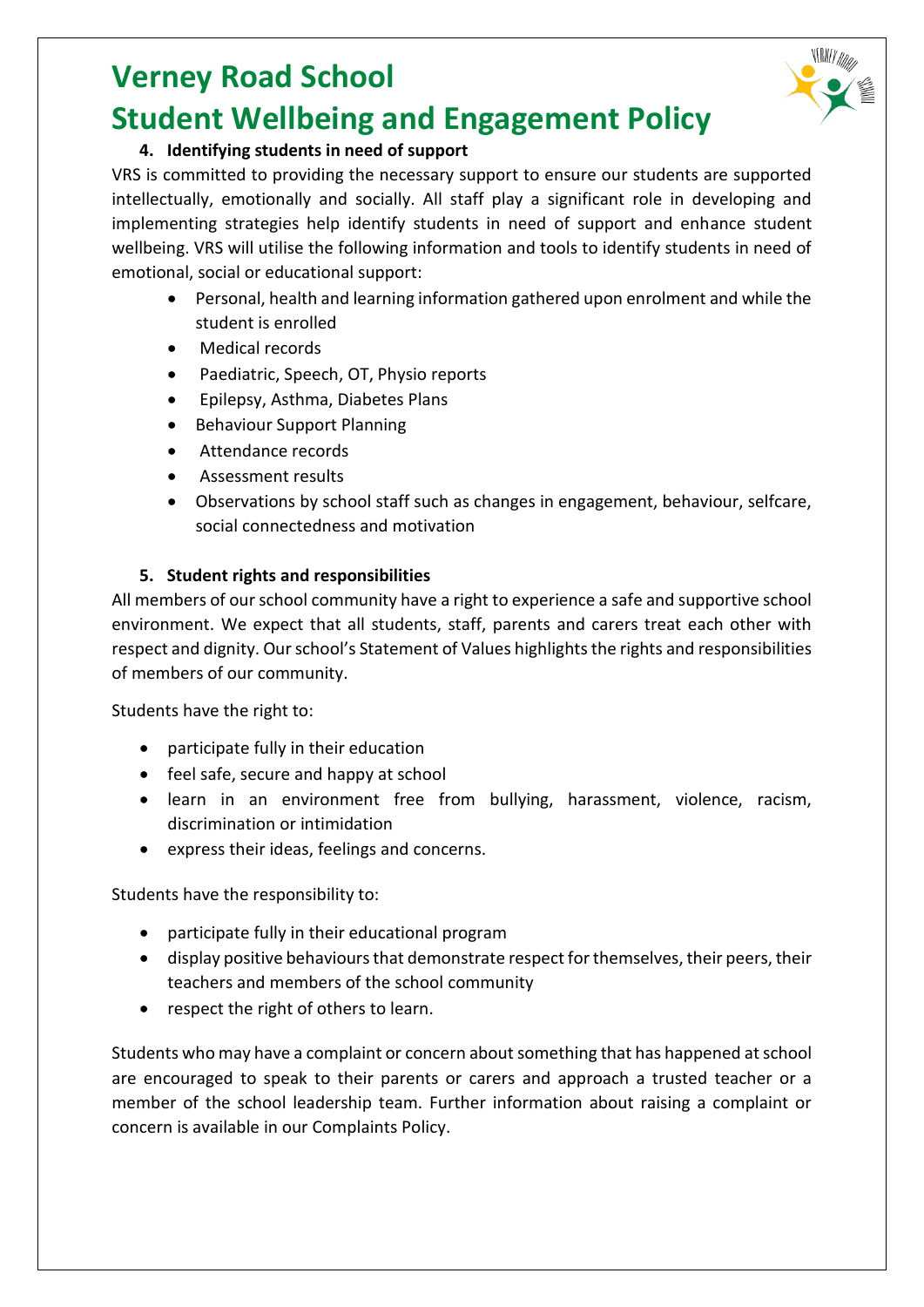

### **6. Student behavioural expectations and management**

Behavioural expectations of students are grounded in our school's Statement of Values/Student code of conduct.

Violence, bullying, and other offensive and harmful behaviours such as racism, harassment and discrimination will not be tolerated and will be managed in accordance with this policy. Bullying will be managed in accordance with our Bullying Prevention Policy.

When a student acts in breach of the behaviour standards of our school community, Example School will institute a staged response, consistent with the Department's policies on behaviour, discipline and student wellbeing and engagement. Where appropriate, parents will be informed about the inappropriate behaviour and the disciplinary action taken by teachers and other school staff.

Our school considers, explores and implement positive and non-punitive interventions to support student behaviour before considering disciplinary measures such as detention, withdrawal of privileges or withdrawal from class.

Disciplinary measures may be used as part of a staged response to inappropriate behaviour in combination with other engagement and support strategies to ensure that factors that may have contributed to the student's behaviour are identified and addressed. Disciplinary measures at our school will be applied fairly and consistently. Students will always be provided with an opportunity to be heard.

Disciplinary measures that may be applied include:

- warning a student that their behaviour is inappropriate
- teacher controlled consequences such as moving a student in a classroom or other reasonable and proportionate responses to misbehaviour
- withdrawal of privileges
- referral to the Unit Leader
- restorative practices
- behaviour support and intervention meetings
- suspension
- expulsion

Suspension, expulsion and restrictive interventions are measures of last resort and may only be used in situations consistent with Department policy, available at:

- <https://www2.education.vic.gov.au/pal/suspensions/policy>
- <https://www2.education.vic.gov.au/pal/expulsions/policy>
- <https://www2.education.vic.gov.au/pal/restraint-seclusion/policy>

In line with Ministerial Order 1125, no student aged 8 or younger will be expelled without the approval of the Secretary of the Department of Education and Training.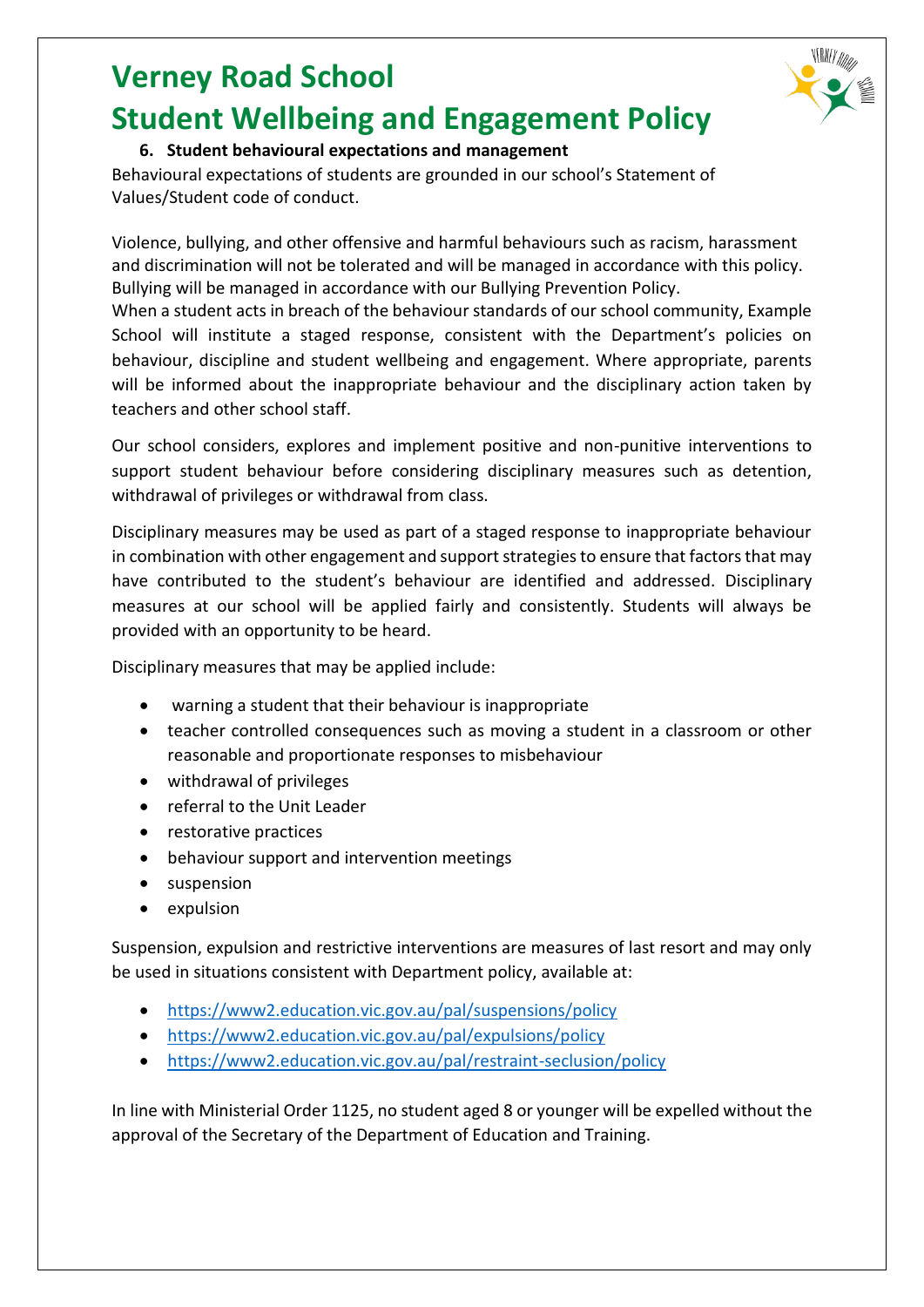

The Principal of Verney Road School is responsible for ensuring all suspensions and expulsions are recorded on CASES21.

Corporal punishment is prohibited by law and will not be used in any circumstance at our school.

#### **7. Engaging with families**

Verney Road School values the input of parents and carers, and we will strive to support families to engage in their child's learning and build their capacity as active learners. We aim to be partners in learning with parents and carers in our school community.

We work hard to create successful partnerships with parents and carers by:

- ensuring that all parents have access to our school policies and procedures, available on our school website
- maintaining an open, respectful line of communication between parents and staff, supported by our Communicating with School Staff policy.
- providing parent volunteer opportunities so that families can contribute to school activities
- involving families with homework and other curriculum-related activities
- involving families in school decision making
- coordinating resources and services from the community for families
- including families in Student Support Groups, and developing individual plans for students.

#### **8. Evaluation**

Verney Road School will collect data each year to understand the frequency and types of wellbeing issues that are experienced by our students so that we can measure the success or otherwise of our school based strategies and identify emerging trends or needs.

Sources of data that will be assessed on an annual basis include:

- student survey data
- incidents data
- school reports
- parent survey
- case management
- CASES21, including attendance and absence data
- SOCS

Verney Road School will also regularly monitor available data dashboards to ensure any wellbeing or engagement issues are acted upon in a timely manner and any intervention occurs as soon as possible.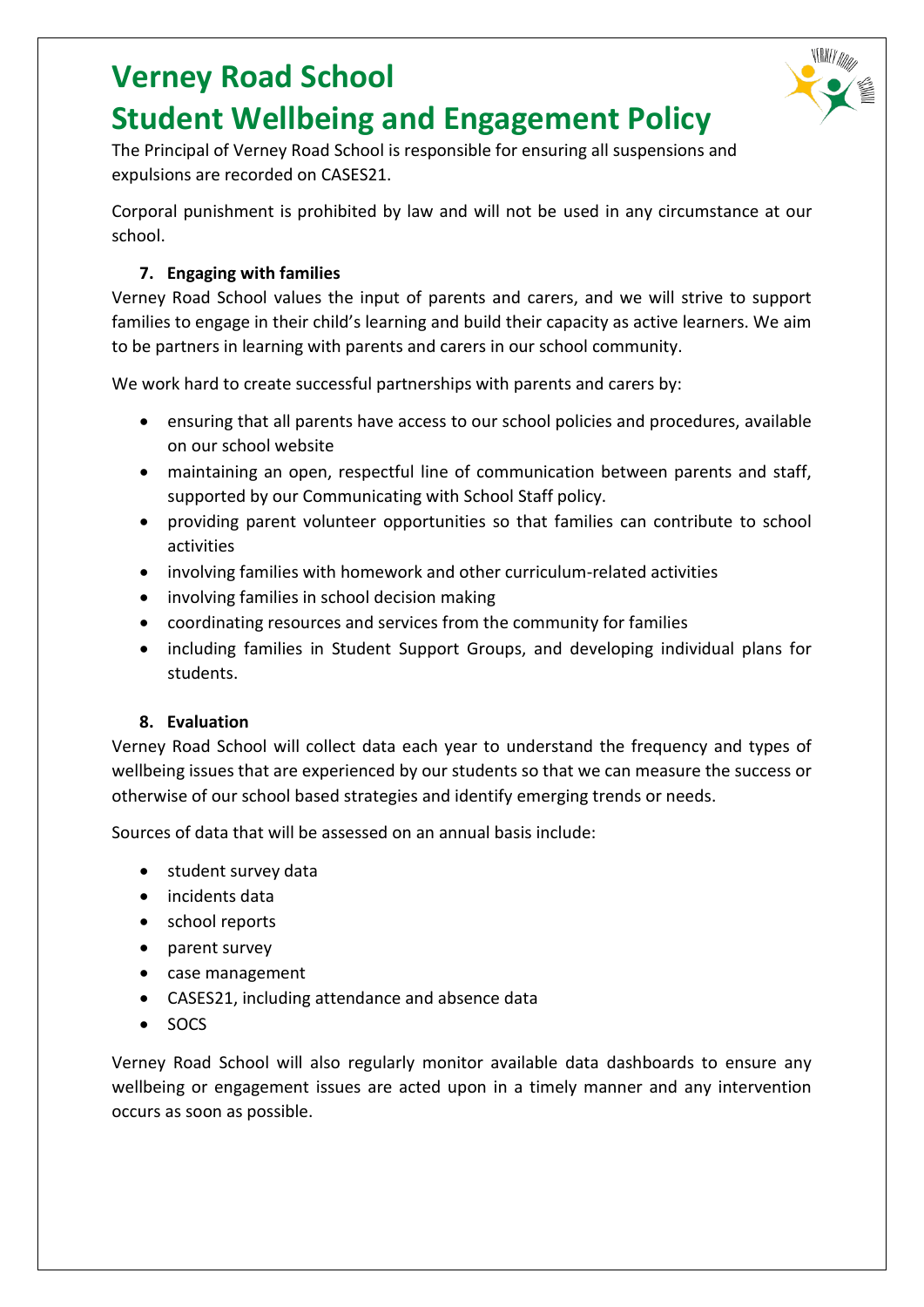

#### **COMMUNICATION**

This policy will be communicated to our school community in the following. Available publicly on our school's website

- Included in staff induction processes
- Included in transition and enrolment packs
- Included in student diaries so that it is easily accessible to parents, carers and students
- Made available in hard copy from school administration upon request

Our school will also ensure it follows the mandatory parent/carer notification requirements with respect to suspensions and expulsions outlined in the Department's policies at:

- [Suspension process](https://www2.education.vic.gov.au/pal/suspensions/guidance/1-suspension-process)
- [Expulsions -](https://www2.education.vic.gov.au/pal/expulsions/guidance/decision) Decision

#### FURTHER INFORMATION AND RESOURCES

The following Department of Education and Training policies are relevant to this Student Engagement and Wellbeing Policy:

- [Attendance](https://www2.education.vic.gov.au/pal/attendance/policy)
- [Student Engagement](https://www2.education.vic.gov.au/pal/student-engagement/policy)
- [Child Safe Standards](https://www2.education.vic.gov.au/pal/child-safe-standards/policy)
- [Supporting Students in Out-of-Home Care](https://www2.education.vic.gov.au/pal/supporting-students-out-home-care/policy)
- [Students with Disability](https://www2.education.vic.gov.au/pal/students-disability/policy)
- [LGBTIQ Student Support](https://www2.education.vic.gov.au/pal/lgbtiq-student-support/policy)
- [Behaviour -](https://www2.education.vic.gov.au/pal/behaviour-students/policy) Students
- [Suspensions](https://www2.education.vic.gov.au/pal/suspensions/policy)
- [Expulsions](https://www2.education.vic.gov.au/pal/expulsions/policy)
- [Restraint and Seclusion](https://www2.education.vic.gov.au/pal/restraint-seclusion/policy)

The following school policies are also relevant to this Student Wellbeing and Engagement Policy:

- Child Safety Policy
- Bullying Prevention Policy
- Inclusion and Diversity Policy
- Statement of Values and School Philosophy

| Policy last reviewed       | May 2022                           |
|----------------------------|------------------------------------|
| Consultation               | School Council 2022                |
|                            | School Newsletter/website May 2022 |
| Approved by                | Principal                          |
| Next scheduled review date | May 2024                           |

#### POLICY REVIEW AND APPROVAL